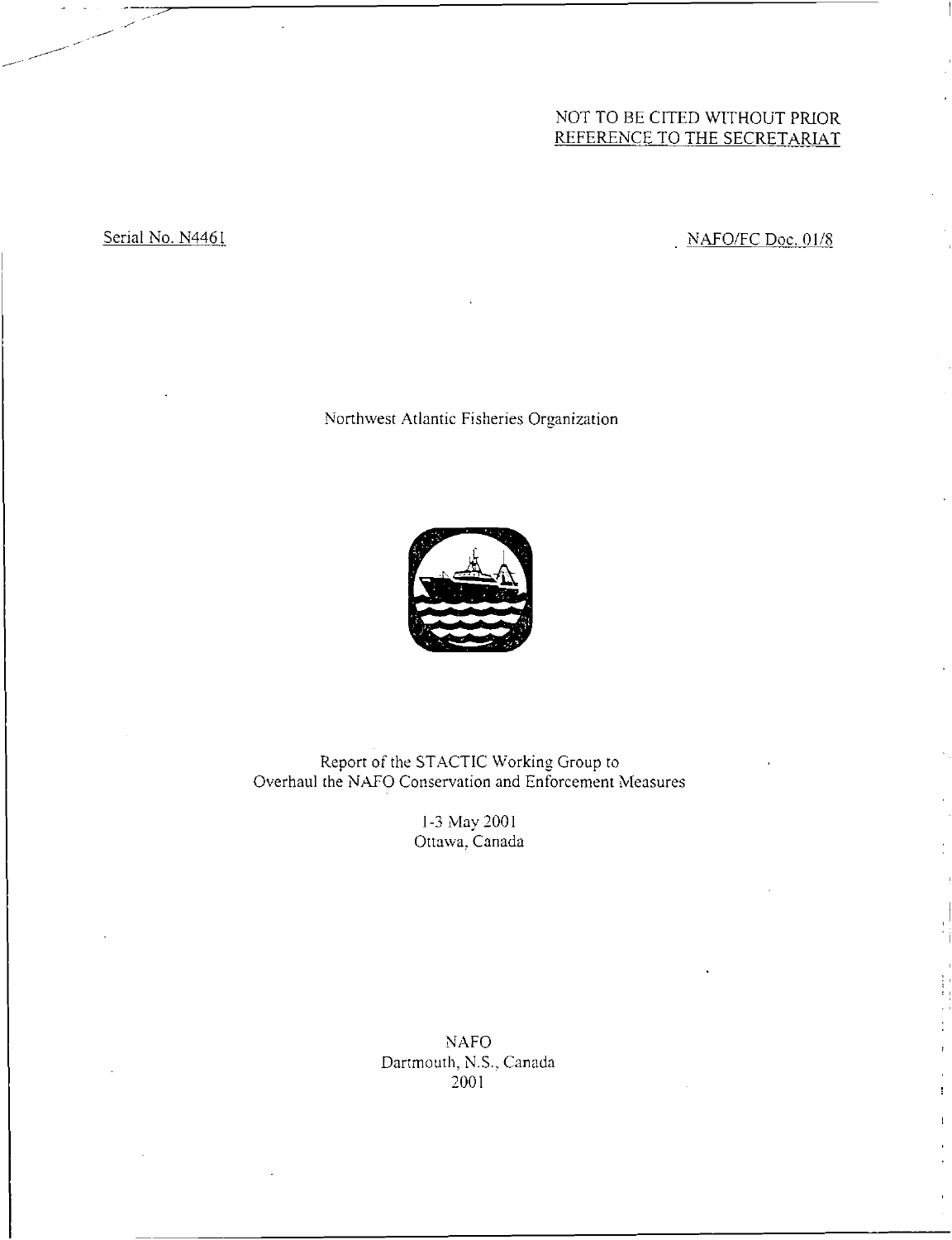# Members of the Fisheries Commission:

Canada Cuba Denmark (in respect of the Faroe Islands and Greenland) Estonia European Union France (in respect of St. Pierre et Miquelon) Iceland Japan Republic of Korea Latvia Lithuania Norway Poland Russian Federation Ukraine United States of America

स्टब्स्

 $\frac{1}{2} \left( \frac{1}{2} \right)_{A_1}$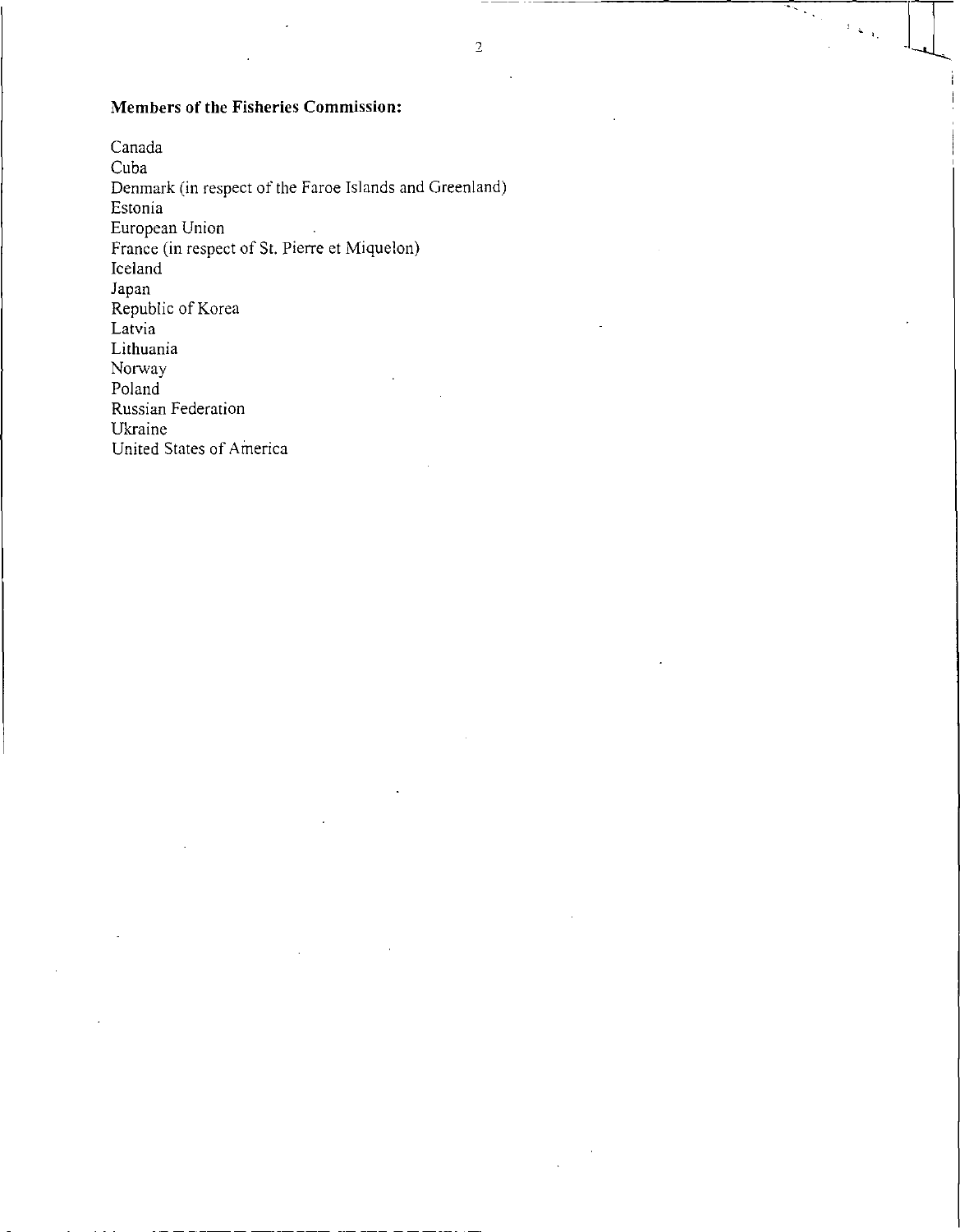# Report of the STACTIC Working Group to Overhaul the NAFO Conservation and Enforcement Measures 1-3 May 2001 Ottawa, Canada

|       |                                                                                                                                                           | 4 |
|-------|-----------------------------------------------------------------------------------------------------------------------------------------------------------|---|
| 2.    |                                                                                                                                                           | 4 |
| 3.    |                                                                                                                                                           | 4 |
| 4.    |                                                                                                                                                           | 4 |
| $5 -$ | Identification of redundancies and inconsistencies in the NAFO                                                                                            |   |
|       |                                                                                                                                                           | 5 |
| 6.    |                                                                                                                                                           | 5 |
| 7.    |                                                                                                                                                           | 5 |
| 8.    |                                                                                                                                                           | 5 |
|       |                                                                                                                                                           | 6 |
|       |                                                                                                                                                           | 8 |
|       | Annex 3. Inconsistencies/Redundancies in the NAFO<br>Conservation and Enforcement Measures (STACTIC                                                       |   |
|       |                                                                                                                                                           |   |
|       | (Note: Annex 3 consisting of 115 pages has been distributed as a working paper<br>to the heads of delegations of the General Council/Fisheries Commission |   |

and STACTIC Working Group only)

3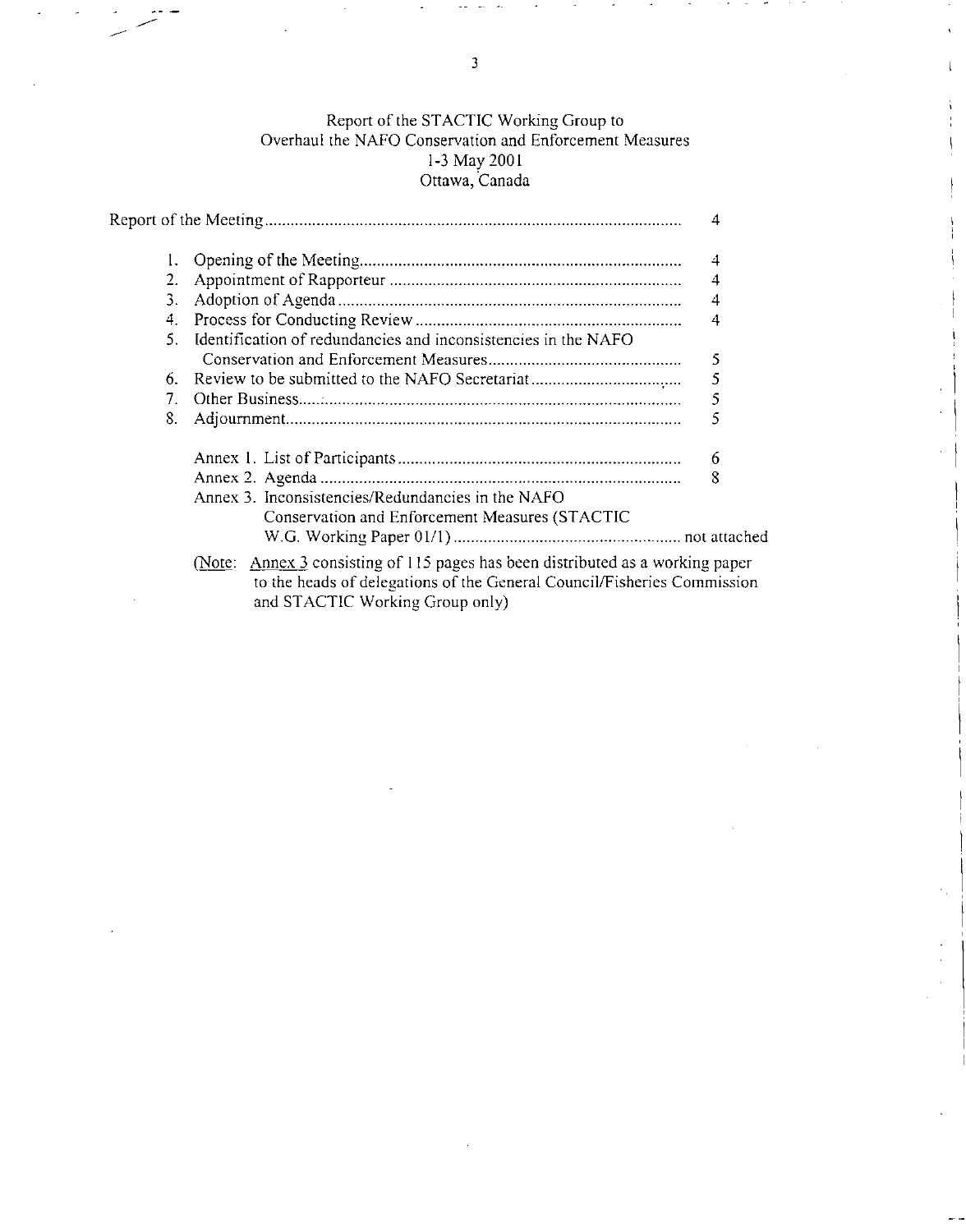# Report of the STACTIC Working Group to Overhaul the NAFO Conservation and Enforcement Measures

# Ottawa, Canada 1-3 May 2001

## **1. Opening of the Meeting**

**The** meeting was opened by the Chairman, Mr. David Bevan (Canada), who welcomed delegates to Ottawa. A list of participants is attached (Annex 1).

## **2. Appointment of Rapporteur**

Mr. R. Steinbock (Canada) was appointed as Rapporteur.

## **3. Adoption of Agenda**

The agenda was adopted with the following addition, new agenda item  $4-$  "Process for Conducting Review" with consequential numbering changes to the remainder of the agenda (Annex 2).

# **4. Process for Conducting Review**

The Chairman reviewed the mandate of the STACTIC Working Group as one of identifying the redundancies and inconsistencies in the current NAFO Conservation and Enforcement Measures (NCEM) and to provide a report to the Fisheries Commission by June 30, 2001. Delegates agreed that the purpose of the exercise was to identify these ambiguities to improve the coherence and overall comprehensibility of the text of the NCEM and not to develop or introduce new provisions.

After discussions on the substance of redundancies and inconsistencies under agenda item 5, the meeting revisited the process for conducting the review. It was agreed to take sufficient time for this exercise and that it was important not to mix this exercise with the usual STACTIC activity. The meeting agreed on the following two-step process to ensure that proposed changes to the text of the NCEM are carefully considered and tracked.

- 1) To transform STACTIC WG WP 01/01 Revised (Annex 3) by the NAFO Secretariat into a new document with the left column showing the reordered NCEM according to the agreed assignments as well as a sequential numbering of the current annexes, and a blank right column for comments for redrafting. It was estimated that this task could take two weeks. The Secretariat report and the Rapporteur's report would be sent to the Fisheries Commission by June 30.
- 2) To proceed with the project to revise the NCEM in concurrence of STACTIC/ Fisheries Commission at the  $23^{rd}$  Annual Meeting as follows:
	- i) To designate a small drafting group to review the document for overall consistency and prepare a redraft to be sent to Contracting Parties. The Secretariat report would be sent electronically to this drafting group.
	- $\overline{11}$ To convene an intersessional meeting of the drafting group during the October-December 2001 period to recommend changes to the text of the NCEM to

 $\pmb{\rho}$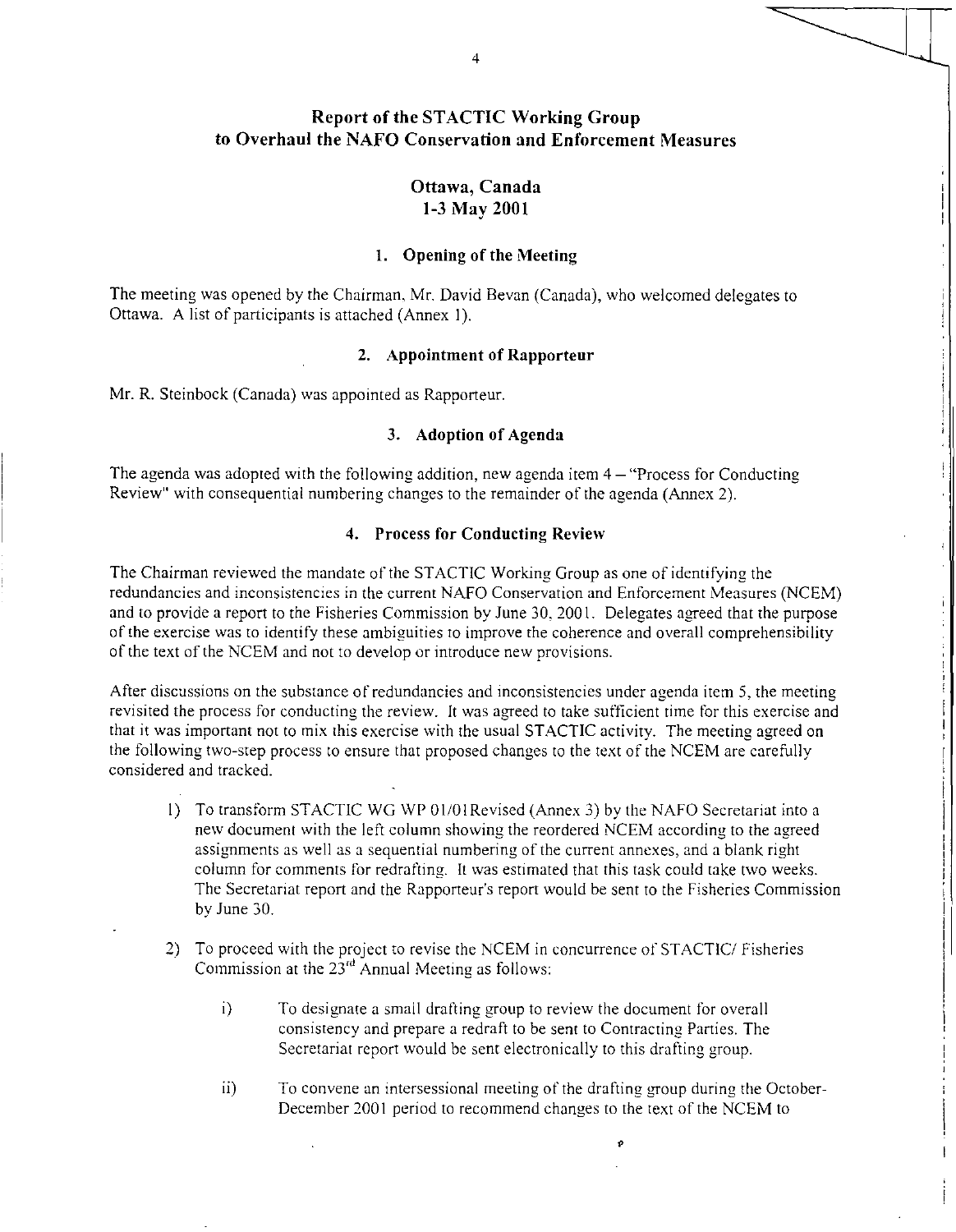improve its coherence for consideration by STACTIC W.G. in 2001, and by STACTIC and the Fisheries Commission during the Annual Meeting in 2002.

The meeting also considered a process to avoid the future introduction of Fisheries Commission decisions that may be inconsistent with the revision that is eventually adopted for the NCEM. It was recognized that one could not preclude ad hoc solutions that are sometimes developed in haste by the Fisheries Commission. The meeting agreed that there was a need for a process to integrate new provisions into a revised NCEM in a rational and consistent way. It was suggested that this could be achieved after the fact or before the fact through more careful consideration and formulation of proposals on where new provisions should properly fit. It was suggested that the above-noted drafting group recommend to the Fisheries Commission a link between the Fisheries Commission's decisions and subsequent integration of the measure(s) into the NCEM.

## **5. Identification of redundancies and inconsistencies in the NAFO Conservation and Enforcement Measures**

5

Canada submitted a discussion document entitled "Proposed Changes to Conservation and Enforcement Measures". After an explanation of the format and content of the document, the meeting agreed to use the document to guide and facilitate its discussions.

Following a proposal by the EU, it was agreed to consider a table of contents which might be considered for reorganizing and restructuring the current NCEM. The meeting elaborated and agreed on the chapters and sub-items to be included in the table of contents. It was agreed to also include sections on introduction and scope as well as on definitions to cover the various terms currently defined in the NCEM. It was also agreed to streamline the various schedules and annexes under one category - Annexes and number them sequentially. The table of contents as agreed is contained in Annex 3.

The meeting considered the appropriate assignment of the provisions of the current NCEM and agreed on a notional reorganization of the NCEM according to the table of contents. This discussion resulted in a consensus text which is attached in STACTIC WG WP 01/01 Revised - "Inconsistencies/Redundancies in the NAFO Conservation and Enforcement Measures" (Annex 3). It was agreed that this document would also be headed with "Discussion Document Only". It was noted that some annexes may be redundant and no longer necessary but it was agreed to maintain the present text for further reflection. It was agreed that the assignment remains notional and may require further reflection by Contracting Parties.

## **6. Review to be submitted to the NAFO Secretariat**

It was agreed that the document prepared by the NAFO Secretariat and the Rapporteur's Report would be submitted to the Fisheries Commission by June 30, 2001.

## **7. Other Business**

There was no other business.

# **8. Adjournment**

The meeting adjourned on Thursday, May 3, 2001 at 1040 am.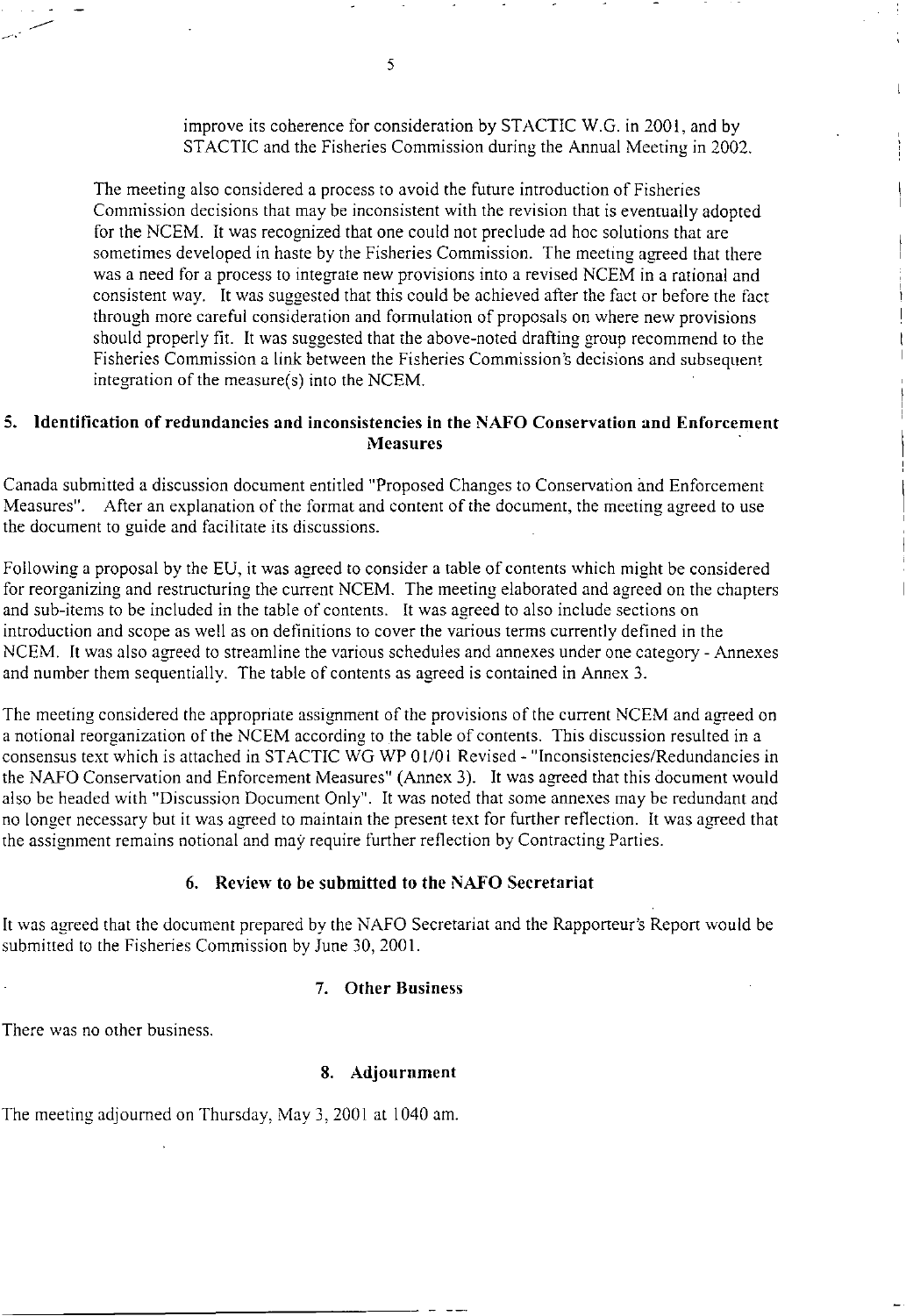## Annex 1. List of Participants

### CANADA

## Head of Delegation

L. Strowbridge, Director, Special Programs, Fisheries Management, Newfoundland Region, Dept. of Fisheries and Oceans, P. 0. Box 5667. St. John's. Newfoundland AIC 5X1 Phone: +709 772 8021 - Fax: +709 772 2046 - E-mail: strowbridgel@dfo-mpo.gc.ca

#### **Advisers**

D. Bevan, Director General, Resource Management, Dept. of Fisheries and Oceans, 200 Kent Street, Ottawa, Ontario KIA 0E6 Phone:  $+6139906794 - Fax +6139541407 - E-mail: beyand@dfo-mpo.gc.ca$ W. Evans, Supervisor, Offshore. Surveillance, Conservation and Protection, Dept. of Fisheries and Oceans, P.O. Box 5667. St. John's. Newfoundland AIC 5X1 Phone: +709 772 4412 - Fax: +709 772 5983 - E-mail: evansw@dfo-mpo.gc.ca A. Saunders, Oceans, Environment and Economic Law Division (JLO), Dept. of Foreign Affairs and International Trade. 125 Sussex Drive. Ottawa. Ontario KIA 0G2 Phone:  $+613$  996 2643 - Fax:  $+613$  992 6483 - E-mail: allison.saunders@dfait-maeci.gc.ca P. Steele, Director, Enforcement Br., Conservation and Protection, Fisheries Management, Dept. of Fisheries and Oceans. 200 Kent Street. Ottawa. Ontario K1A 0E6 Phone:  $+6139900109 - Fax +6139412718 - E-mail: [steelep@dfo-mpo.gc.ca](mailto:steelep@dfo-mpo.gc.ca)$ R. Steinbock, A/Director, Atlantic Affairs Div., International Affairs Directorate. Dept. of Fisheries and Oceans. 200 Kent St.. Ottawa. Ontario KIA 0E6 Phone: +613 993 1836 - Fax: +613 993 5995 - E-mail: steinbob@dfo-mpo.gc.ca

#### DENMARK (IN RESPECT OF FAROES AND GREENLAND)

### Head of Delegation

M. T. Nedergaard, Fiskerilicensinspektor. Head of Unit, Gronlands Fiskerilicenskontrol, Postbox 501, DK-3900 Nuuk, Greenland

Phone: +299 345377 - Fax: +299 323235 - E-mail: mads@gh.gl

#### Adviser

J. H. Toftum, Adviser. Ministry of Fisheries and Maritime Affairs. Yviri vid Strond 17, P. 0. Box 347, FO -110 Torshavn. Faroe Islands Phone: +298 353030 - Fax: +298 353037 - E-mail: jenst@fisk.fo

#### EUROPEAN UNION (EU)

#### Head of Delegation

F. Wieland, Deputy Head of Unit. International Fisheries Organizations and Fisheries Agreements; Baltic, North Atlantic and North Pacific, European Commission, Directorate General for Fisheries, Rue de la Loi 200, B-1049 Brussels, Belgium Phone: +32 2 296 3205 Fax: +32 2 299 4802 E-mail: Friedrich. Wieland@cec.eu.int

Advisers

H. Koster, Hcad of Unit. "Inspection'', European Commission, Directorate General for Fisheries. Rue de la Loi/Wetstraat 200, B-1049 Brussels, Belgium Phone:  $+32$  2 295 0235 – Fax:  $+32$  2 296 2338 – E-mail: harm.koster@cec.eu.int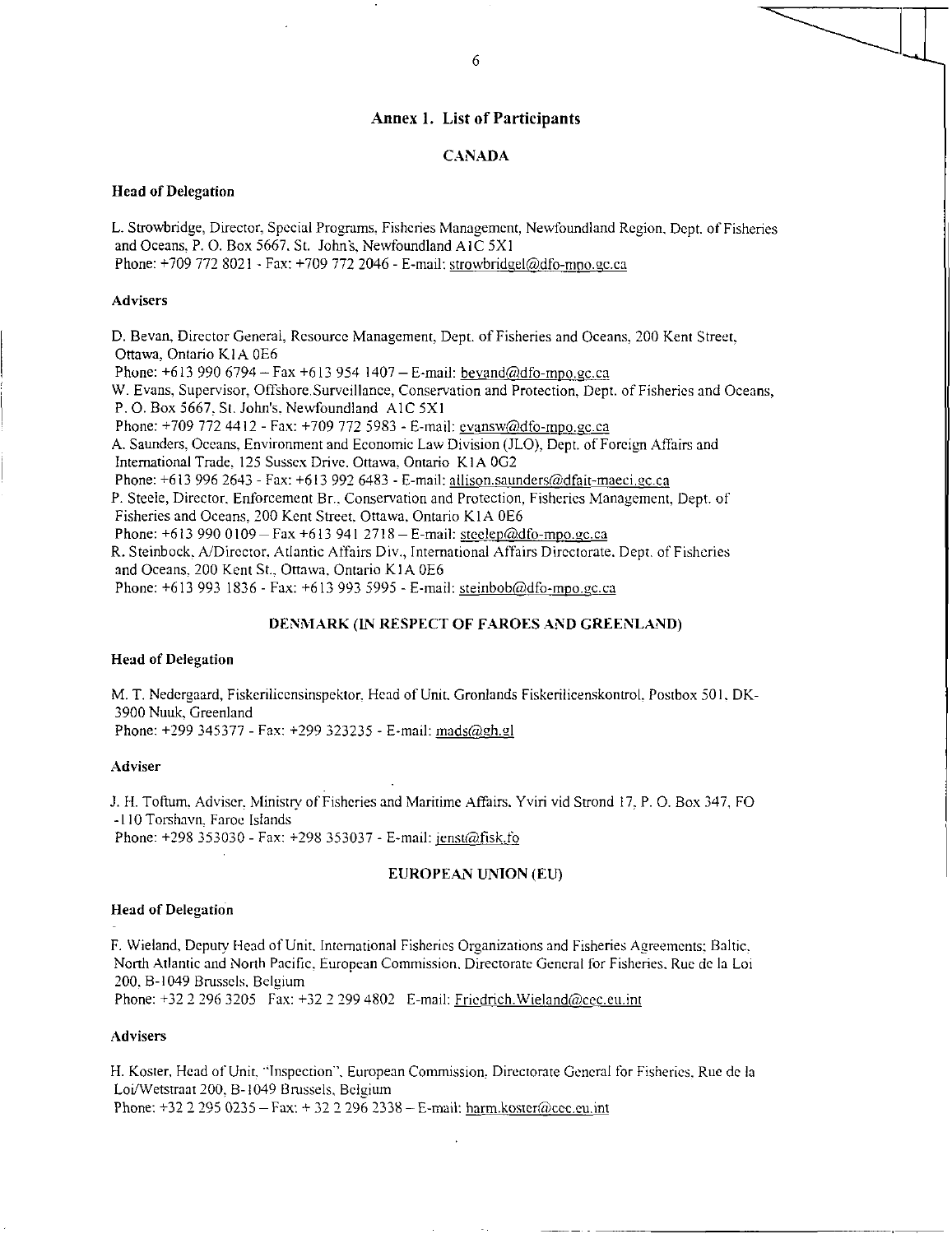S. Ekwall, Administrator, Baltic, North Atlantic and North Pacific, European Commission, Directorate General for Fisheries, Rue de la Loi/Wetstraat 200, B-1049 Brussels, Belgium Phone: +32 2 299 6907 - Fax: +32 2 299 4802 - E-mail: Staffan.Ekwall@cec.eu.int G. F. Kingston, Senior Adviser, Economic and Commercial Affairs, Delegation of the European Commission, 45 O'Connor Street, Suite 1900, Ottawa, Ontario, Canada KIP 1A4 Phone: +613 238 6464 - Fax: +613 238 5191 - E-mail: fred.kingston@delcan.cec.eu.int

## ICELAND

#### Head of Delegation

T. Skarphedinsson, Legal Adviser, Ministry of Fisheries, Skulagata 4, 150 Reykjavik Phone: +354 560 9670 -- Fax: +354 562 1853 - E-mail: thorir@hafro.is

## Adviser

G. Hannesson, Directorate of Fisheries, Ingilfsstracti 1, 101 Reykjavik Phone: +354 569 7900 - Fax: +354 569 7991 - E-mail: greta@hafro.is

#### RUSSIA

#### Head of Delegation

A. Okhanov, Russian Representative on Fisheries in Canada, 47 Oceanview Drive, Bedford, Nova Scotia, Canada B4A 4C4 Phone: +902 832 9225 - Fax: +902 832 9608 - E-mail: rusfish@ns.sympatico.ca

#### UNITED STATES OF AMERICA

#### Head of Delegation

J. Anderson, Fisheries Management Specialist, Northeast Region, National Marine Fisheries Service, U.S. Department of Commerce, 1 Blackburn Dr., Gloucester, MA 01930 Phone: +978 281 9383 - Fax: +978 281 9135 - E-mail: Jennifer.Anderson@noaa.gov

### Adviser

L. Ragone, Lieutenant. U.S. Coast Guard, FiSheries Enforcement, Current Operations & Planning, Commander (OLE), First Coast Guard District, 406 Atlantic Ave.. Rm 741, Boston, MA 02110-3350 Phone: +617 223 8423 - Fax: +617 223 8074 - E-mail: Iragone@d1.uscg.mil

#### SECRETARIAT

T. Amaratunga, Assistant Executive Secretary

B. Cruikshank, Senior Secretary

#### SECRETARIAT ASSISTANCE

S. Firko. International Directorate, DFO, Ottawa

 $\overline{7}$